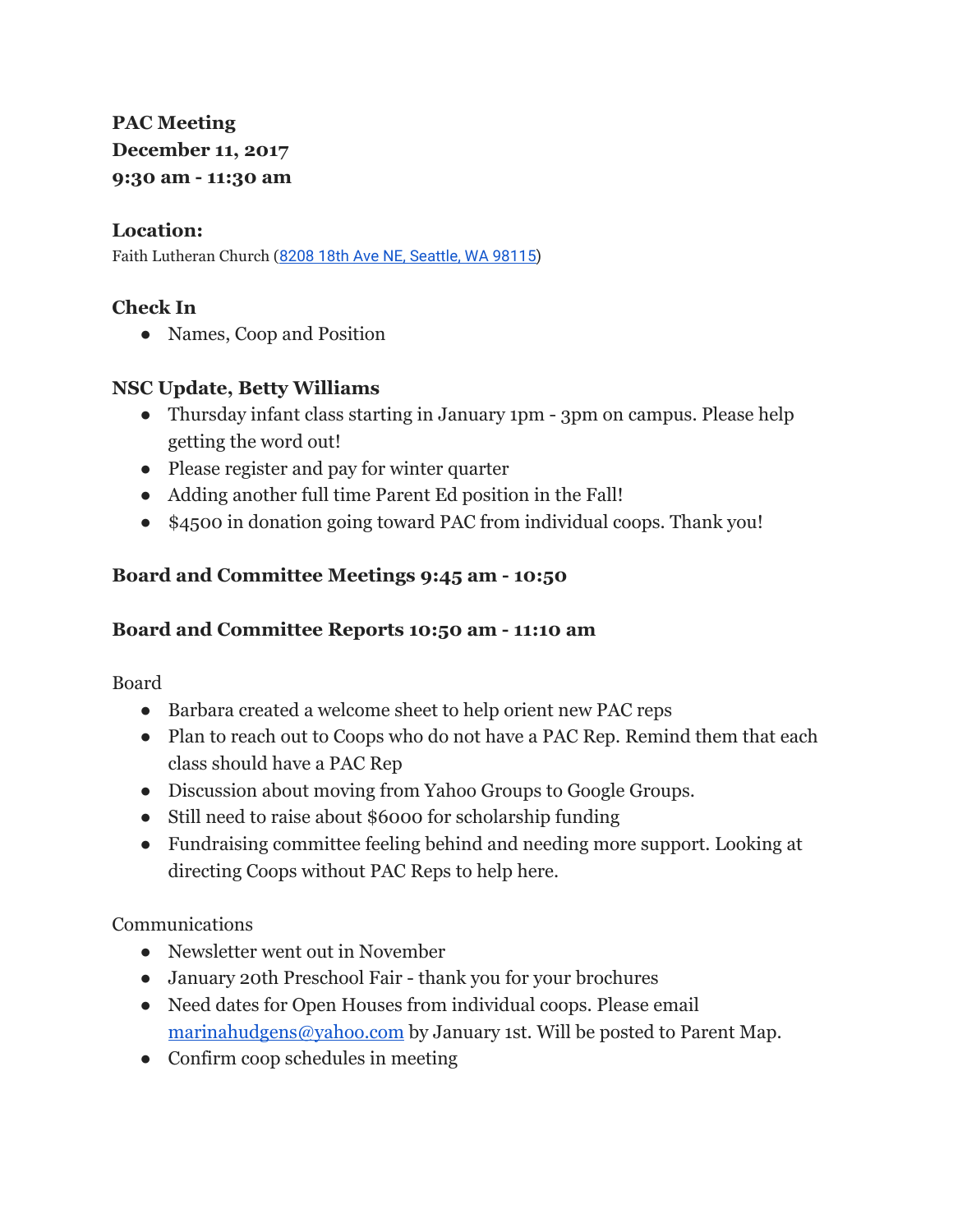**Diversity** 

- Sending out an email to all teachers about diversity survey
- Please send suggestions on diverse places to reach out to

### Education

- TENTATIVE Feb 12th, Kids and Race
- TENTATIVE April 2nd, Emergency Preparedness
- TENTATIVE Nov 5th, TBD

## Fundraising

- Procurement forms should be ready next meeting
- Any small business owners or connections that would donate to raffle? Please email [kelly.m.henriod@gmail.com](mailto:kelly.m.henriod@gmail.com)
- Aim to have the raffle ready for March 3rd Open Registration
- Each PAC Rep will be responsible for 20 tickets at \$5 each. Hoping for 1 month selling period

Registration

- Gearing up for March 3rd Open Reg event
- Reaching out to all PCs. Please confirm that your PC received message.
- Feb 7th is priority registration, Feb 14th is transfer registration

#### Scholarship

- 52 scholarship requests are currently in
- Any January additions, please get your forms in

#### **PAC Links:**

**Speakers**: <http://coops.northseattle.edu/speakers/speakers.html> **New website:** [https://northseattlecoops.org](https://northseattlecoops.org/)

#### **Other PAC Dates:**

**January 20th** – North Seattle Preschool Fair

**March 3rd** – Saturday, 9:30 am Open Registration

#### **Next Meetings:**

**January 8 th** – Monday, 9:30am at Faith Lutheran Church